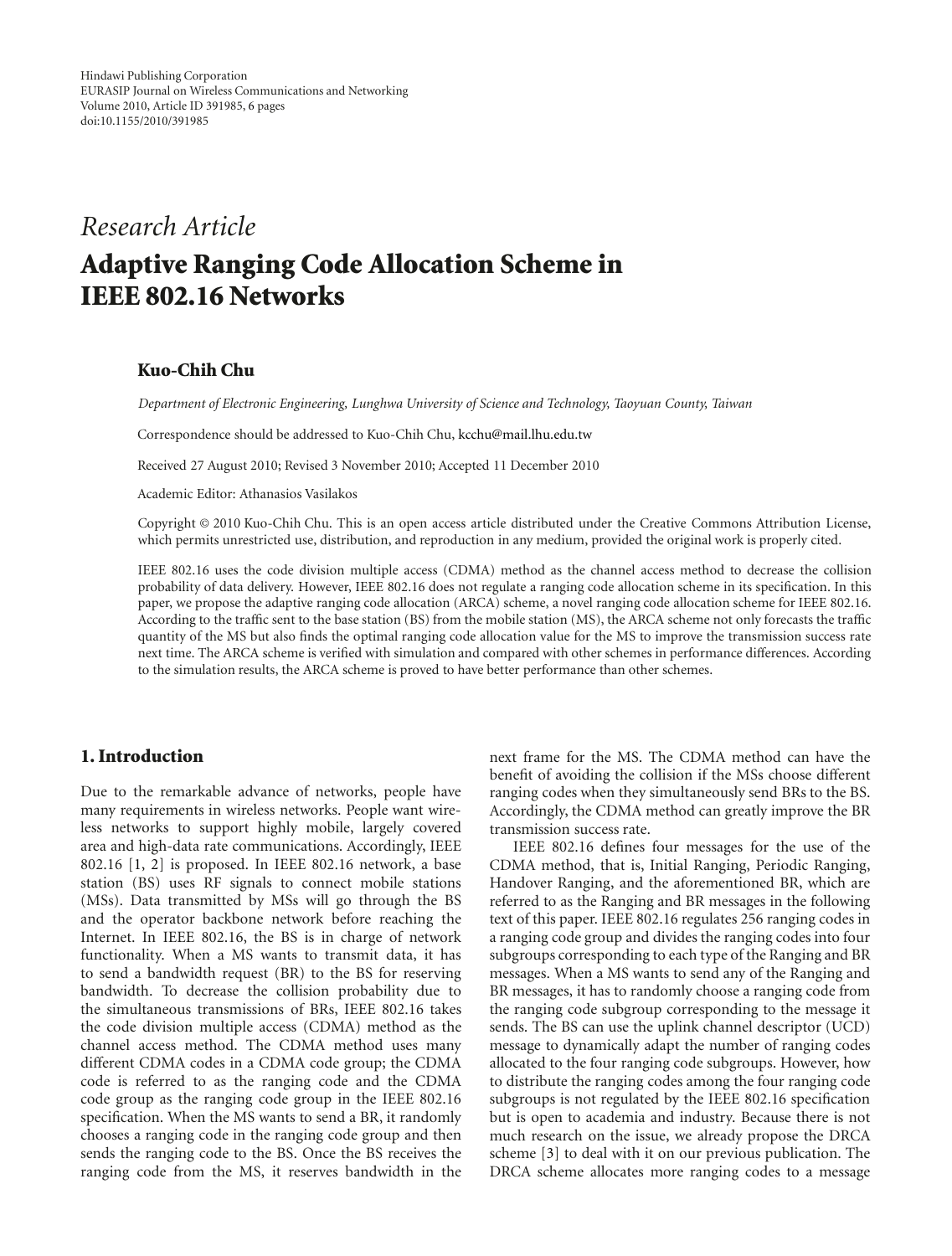type incurring the high traffic in order to decrease the MSs' chances of choosing the same ranging code and has proved with simulation to have a better total transmission success rate. However, the DRCA scheme has a weakness of failing to guarantee that the system can get the optimal transmission success rate. To overcome the weakness of the DRCA scheme and get the optimal transmission success rate, in this paper we propose an algorithm named the adaptive ranging code allocation (ARCA) scheme, a new ranging code allocation scheme. Although the ARCA scheme works like the DRCA scheme to distribute ranging codes among four ranging subgroups according to the Ranging and BR messages received by a BS, we have a new equation in the ARCA scheme to find the parameters capable of making the system have the optimal total transmission success rate. The ARCA scheme can make the system have a better total transmission success rate than the DRCA scheme.

The paper is organized as follows. Section 2 addresses the ARCA scheme. Section 3 conducts the ARCA scheme with simulation experiments and compares it with other schemes in performance. Section 4 concludes this paper.

#### **2. Adaptive Ranging Code Allocation Scheme**

The ARCA scheme works in a BS to not only allocate the ranging codes according to the Ranging and BR messages used by the CDMA method, but also to use UCD to notify MSs of the results. The ARCA scheme can decide and distribute the appropriate quantity of ranging codes over four ranging code subgroups according to current network conditions. When MSs begin to move, for example, certain MSs may do the handover from a BS to another BS due to the movements, which will increase the Handover Ranging messages in networks. Against the increase of Handover Ranging messages in networks, the ARCA scheme automatically increases the quantity of ranging codes allocated to the Handover Ranging code subgroup in to order to improve successful handover probability and eventually increase the total transmission success rate. The working principle of the ARCA scheme is detailed as follows.

*2.1. Collecting Statistics about Ranging and BR Messages.* First, the ARCA scheme collects statistics about the Ranging and BR messages per frame received by a BS from MSs in a time period *t*. In the Ranging and BR messages, we assume that the numbers of BR, Initial Ranging, Periodic Ranging, and Handover Ranging are  $y_1^t$ ,  $y_2^t$ ,  $y_3^t$ , and  $y_4^t$ . The length of time period *t* can be regulated by administrators.

*2.2. Forecasting Number of Ranging and BR Messages Sent by MS Next Time.* If the BS knows the numbers of BR, Initial Ranging, Periodic Ranging, and Handover Ranging sent by a MS next time, the BS can adjust the allocation of the ranging codes in each ranging code subgroup and improve the transmission success rate of a MS in sending the Ranging and BR messages. In the real world, however, we cannot know the exact number of the Ranging and BR messages sent by a MS next time. As a compromise, we consider

that each network user has the feature of temporal locality [4] in transmitting data, that is, having a high probability to transmit data next time after successfully transmitting data this time. Based on the feature of temporal locality, accordingly, we forecast the numbers of BR, Initial Ranging, Periodic Ranging, and Handover Ranging sent by a MS next time.

The ARCA scheme uses the Single Exponential Smoothing scheme [5] shown in (1) as the forecast algorithm

$$
f_i^t = \alpha y_i^{t-1} + (1 - \alpha) f_i^{t-1}, \tag{1}
$$

where  $f_i^t$  indicates the forecast value of the *i*th message for the time period *t*, and *i* has a value from 1 to 4 which, respectively, corresponds to BR, Initial Ranging, Periodic Ranging, and Handover Ranging.  $f_i^{t-1}$  indicates the forecast value of the *<sup>i</sup>*th message made for the prior time period *<sup>t</sup> <sup>−</sup>* <sup>1</sup> and  $y_i^{t-1}$  indicates the actual value of the time-series in the prior time period  $t - 1$ .  $\alpha$  is Smoothing Constant that can be from 0 to 1. If administrators want the forecast value to quickly respond to network changes, they can set *α* to have a large value. Conversely, they can set *α* to have a small value if each type of the Ranging and BR messages does not incur a great change of traffic.

*2.3. Calculating Optimal Number of Ranging Code.* In the previous step, we can get  $f_1^t$ ,  $f_2^t$ ,  $f_3^t$ , and  $f_4^t$  which, respectively, correspond to the forecast numbers of BR, Initial Ranging, Periodical Ranging, and Handover Ranging sent by MSs. Next, we calculate the numbers of ranging codes distributed among the ranging code subgroups. Because IEEE 802.16 uses 256 ranging codes, we can get (2)

$$
\sum_{i=1}^{4} c_i^t = 256, \quad \text{where } c_i^t > 0.
$$
 (2)

 $c_i^t$  is the number of ranging codes allocated to the ranging code subgroup corresponding to the *i*th message at the time period *t*, while  $c_1^t$ ,  $c_2^t$ ,  $c_3^t$ , and  $c_4^t$ , respectively, correspond to BR, Initial Ranging, Periodical Ranging, and Handover Ranging.

Then, we can use (3) to get probability  $p_i$  that the MS successfully transmits the *i*th message

$$
p_i = \frac{(c_i^t!)}{\left( (c_i^t - f_i^t)! \left( c_i^{t} \right)^t \right)}.
$$
 (3)

Finally, we can use (4) to find the maximum total transmission success rate  $p_{\text{max}}$  when transmitting the four messages. Besides, we can indirectly locate  $c_1^t$ ,  $c_2^t$ ,  $c_3^t$ , and  $c_4^t$ for achieving  $p_{\text{max}}$ .

$$
p_{\max} = \max\left(\frac{\left(\sum_{i=1}^{4} p_i f_i^t\right)}{\sum_{i=1}^{4} f_i^t}\right).
$$
 (4)

When administrators want to alleviate the overhead of a BS executing the ARCA scheme, they can use (4) to build a table composed of the numbers of the four messages and the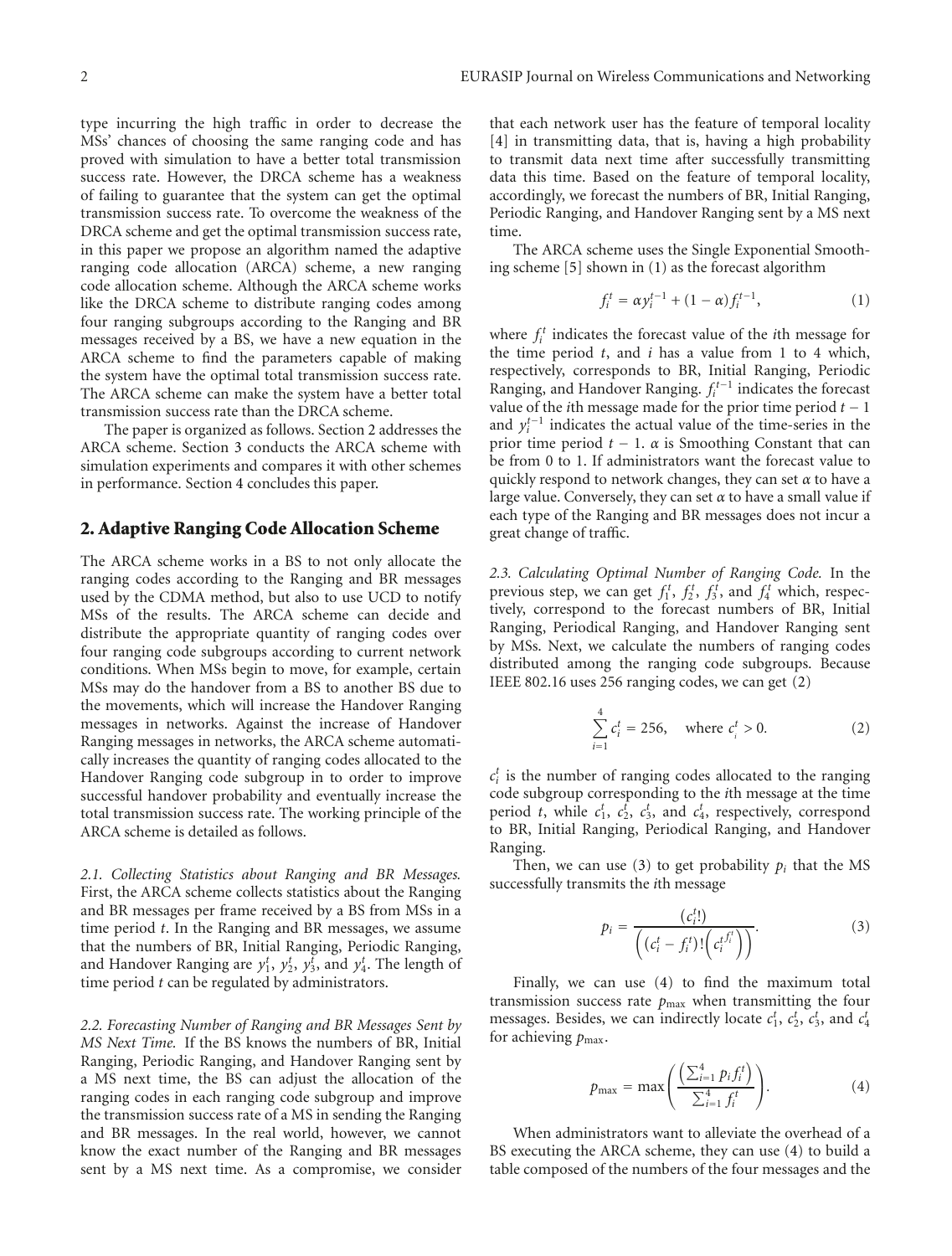numbers of ranging codes allocated to the four messages for achieving  $p_{\text{max}}$ . Accordingly, the BS can use  $f_i^t$  to look up the table and quickly get  $c_i^t$  capable of making the system have the maximum total transmission success rate.

*2.4. Sending Allocation Result of Ranging Codes to MS.* Finally, the BS gets new  $c_1^t$ ,  $c_2^t$ ,  $c_3^t$ , and  $c_4^t$  via the previous step and uses UCD to transmit them to all MSs. The MS will choose a ranging code from the ranging codes which are allocated to the four ranging code subgroups according to  $c_1^t$ ,  $c_2^t$ ,  $c_3^t$ , and  $c_4^t$  given by the BS. Then, the BS goes back to collect statistics about Ranging and BR Messages and repeats the steps of the ARCA scheme again.

### **3. Simulation and Discussions**

In the section, we use MATLAB to simulate the ARCA scheme and compare it with other schemes in different environments in order to observe performance differences.

*3.1. Simulation Environment.* We deploy 200 MSs in a network. We simulate 200 frames and set the time period *t* to 10. In other words, we make the BS execute the ranging code allocation one time per 10 frames and calculate the numbers of ranging codes distributed among four ranging code subgroups. Accordingly, we can observe that the BS runs the ranging code allocation 20 times in the entire simulation process. Besides, we follow the recommendation in [5] to set smoothing constant *α* to 0.3 for both DRCA and ARCA schemes.

In this simulation, we compare the ARCA scheme and three ranging code allocation schemes in performance differences. We list the three schemes as follows.

- (1) Average allocation (AA) scheme: the BS distributes 256 ranging codes averagely among four ranging code subgroups. In other words, each ranging code subgroup has 64 ranging codes.
- (2) DRCA scheme: it allocates ranging codes according to current traffic of the Ranging and BR messages. If the traffic of the BR increases, it allocates more ranging codes to the BR ranging code subgroup to increase the transmission success rate. The difference between the DRCA scheme and the ARCA scheme is that they use different forecast algorithms and the ARCA scheme can forecast optimal numbers of ranging codes distributed among four ranging code subgroups.
- (3) Optimal scheme: because the BS cannot know the exact number of messages sent by the MS next time in the read world, the ARCA scheme only can forecast the behavior of the MS next time according to current traffic. The optimal scheme assumes that the BS knows the exact number of messages sent by the MS next time and distributes the ranging codes among four ranging code subgroups accordingly. The optimal scheme can get the optimal total transmission success rate. The total transmission success rate

of the optimal scheme can be used as the baseline and compared by that of other schemes in order to identify their performance differences.

The simulation designs five cases to evaluate performance differences of the schemes in different environments. We introduce the five cases as follows.

*Case 1.* When an IEEE 802.16 network is started up, the MSs will send many Initial Ranging messages to the BS for registration. However, the number of Initial Ranging messages eventually will decrease and the number of BR messages will increase when the MSs begin to make the bandwidth requests. For investigating performances of different schemes in the case, we assume that the MS has 10% probability of transmitting Periodic Rangings and Handover Rangings, respectively. The MS has initially 70% probability of transmitting Initial Rangings but gradually decreases probability of transmitting Initial Rangings to 10% at the end of simulation. Conversely, the MS gradually increases probability of transmitting BRs from 10% at the beginning of simulation to 70% at the end of simulation.

*Case 2.* While MSs join the network, their MSs are expected to transmit data. At that time, the proportion of BR messages will be higher than that of other messages. For investigating performances of different schemes in the case, we assume that the MS has 70% probability of transmitting BRs and 10% probability of transmitting Initial Rangings, Periodic Rangings, and Handover Rangings, respectively.

*Case 3.* After the network works for a while and the system becomes stable, the proportions of four messages will be different from each other. We assume that the MS has 40% probability of transmitting BRs, 30% probability of transmitting Initial Rangings, 20% probability of transmitting Periodic Rangings, and 10% probability of transmitting Handover Rangings.

*Case 4.* The MS has 25% probability of transmitting BRs, Initial Rangings, Periodic Rangings, and Handover Rangings, respectively. Although the case does not often happen, the AA scheme will get the optimal performance in the case and is worth a comparison with other schemes.

*Case 5.* Each time, the MS randomly chooses probability of transmitting BRs, Initial Rangings, Periodic Rangings, and Handover Rangings. Because the MS randomly generates the proportion of the four messages each time, the transmission of the Ranging and BR messages is not affected by the previous transmission. In the case, the MS transmits messages in random probability. The numbers of BR and Ranging messages sent by the MS this time have no relation with those sent by the MS previous time, so DRAC and ARCA schemes cannot use their forecast algorithms to get many benefits. Considering traffic with the feature of temporal locality in a real network, that is, the behavior of the MS this time affected by the behavior of the MS in the previous time, we think that the environment of Case 5 unlikely appears in the real world. The simulation runs Case 5 just for observing impacts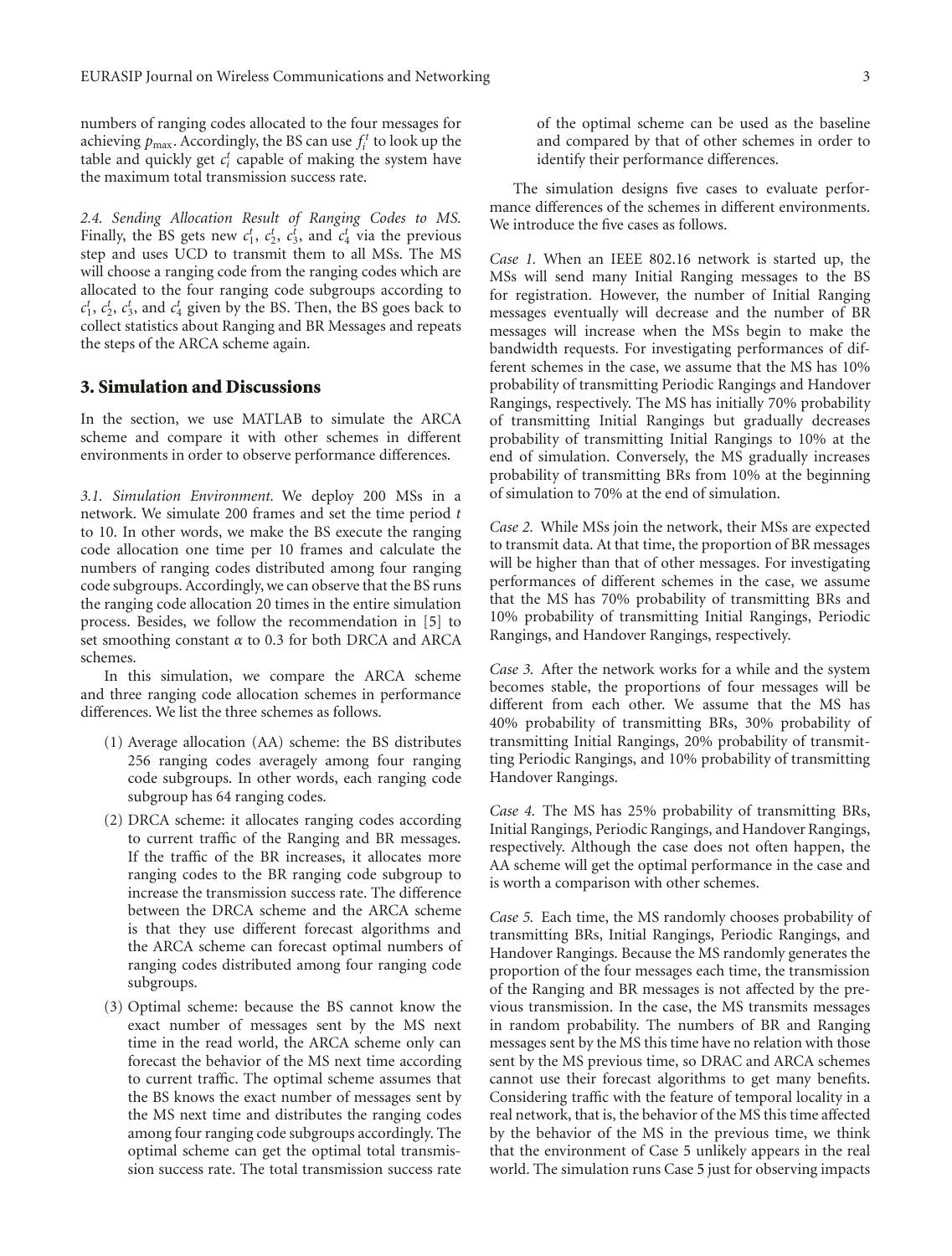

Figure 1: Total transmission success rate in Case 1.



Figure 2: Sum of squared errors in Case 1.

on DRAC and ARCA schemes when their forecast algorithms cannot generate accurate forecast values.

The simulation will evaluate the schemes with the following two metrics. First, it will compare their total transmission success rates *pt* through (5)

$$
pt = \frac{\sum_{i=1}^{4} \left( c_i^{t}! / \left( \left( c_i^{t} - n_i^{t} \right)! \left( c_n^{t^{n_i^{t}}} \right) \right) n_i^{t} \right)}{\sum_{i=1}^{4} n_i^{t}}.
$$
 (5)

 $n_i^t$  indicates the number of the *i*th messages in each frame sent by the MS for the time period *t*.  $c_i^t$  is the number of ranging codes allocated to the ranging code subgroup corresponding to the *i*th message for the time period *t*. *i* has a value from 1 to 4 which, respectively, corresponds to BR, Initial Ranging, Periodic Ranging, and Handover Ranging. The more value *pt* has, the more transmission success rate the MS has.

Second, the simulation will compare the schemes', sum of the squared errors (SSEs); A SSE expresses the difference between *pt* of a scheme and that of the optimal scheme. A SSE can be derived from (6)

$$
SSE_j = \sum_{t=1}^{20} \left( pt_j^t - pt_{\text{optimal}}^t \right)^2.
$$
 (6)

SSE*<sup>j</sup>* indicates a SSE of the *j*th scheme where *j* is 1 for the AA scheme, 2 for the DRCA scheme, and 3 for the ARCA scheme.  $pt_j^t$  indicates  $pt$  of the *j*th scheme for the time period  $t$  while  $pt_{\text{optimal}}^t$  is  $pt$  of the optimal scheme. Because the simulation makes the BS execute the ranging code allocation 20 times, we accumulate squared errors 20 times to get SSE. A scheme



Figure 3: Total transmission success rate in Case 2.



Figure 4: Sum of squared errors in Case 2.

has a small SSE meaning that its *pt* is close to that of the optimal scheme.

*3.2. Results and Discussions.* We show the simulation results of the aforementioned four schemes in five different cases and have a discussion about the results.

*3.2.1. Case 1.* Figure 1 shows the total transmission success rates of the four schemes in Case 1. According to the figure, we have several points. First, DRCA and ARCA schemes both have their forecast algorithms capable of forecasting traffic quantity sent by the MS next time according to current traffic quantity sent by the MS. If the MS always sends BRs in a transmission more than in the previous transmission, for example, the forecast algorithm will allocate more ranging codes to BRs accordingly. Because of the forecast algorithms, DRCA and ARCA schemes outperform the AA scheme. Second, we compare ARCA and DRAC schemes and note that the ARCA scheme not only outperforms the DRAC scheme but also has results much close to the optimal scheme's results. Figure 2 shows SSEs of AA, DRCA, and ARCA schemes. In the figure, we observe that the ARCA scheme can have performance closer to the Optimal scheme than AA and DRAC schemes when the MS transmits messages in variable probability.

*3.2.2. Case 2.* Figure 3 shows total transmission success rates of the four schemes in Case 2. According to the total transmission success rates, we list the schemes from the scheme having the highest score to the one having the lowest score and then get Optimal, ARCA, DRCA, and AA schemes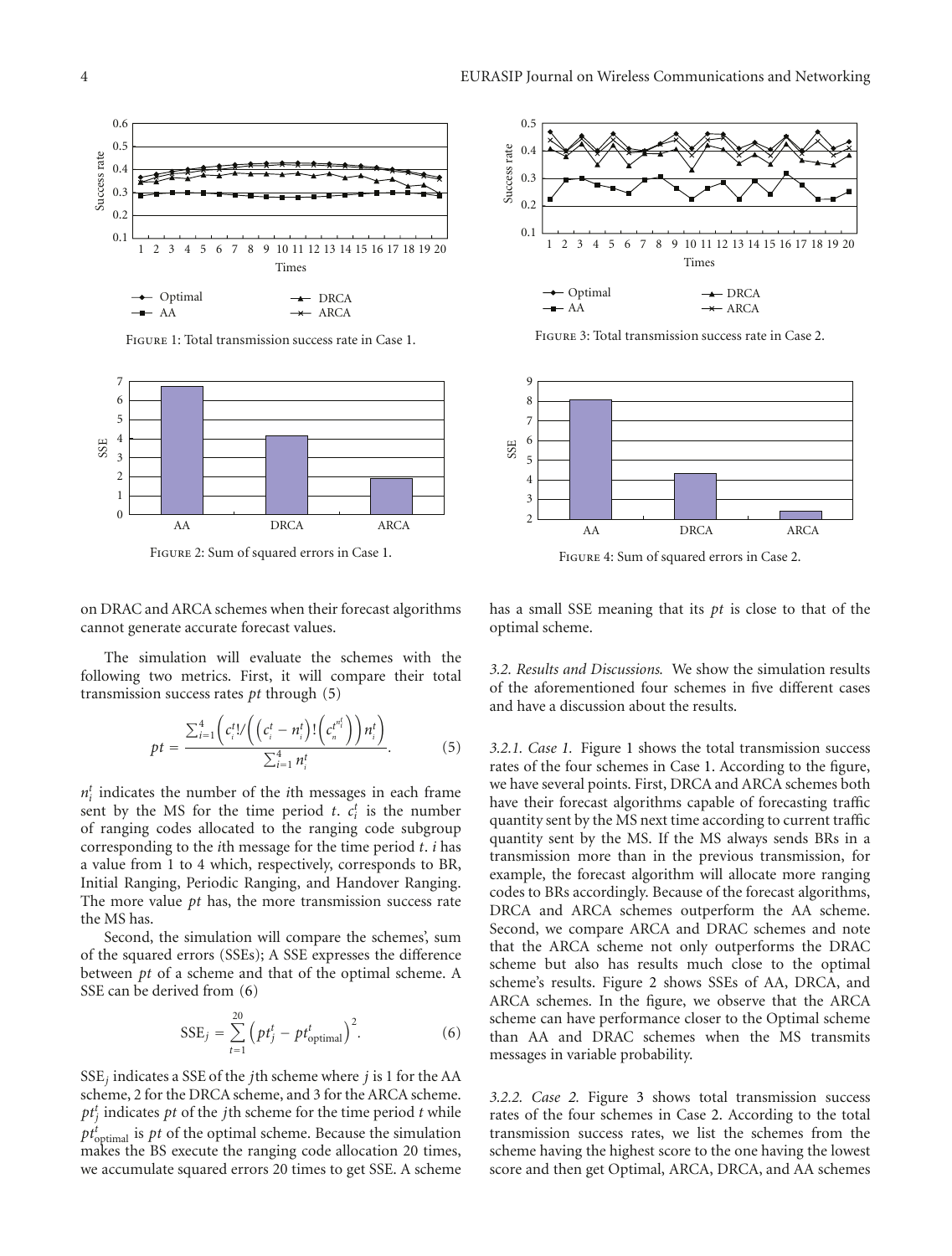

Figure 5: Total transmission success rate in Case 3.



FIGURE 6: Sum of squared errors in Case 3.



Figure 7: Total transmission success rate in Case 4.



Figure 8: Sum of squared errors in Case 4.

in order. The reason of getting the worst performance in the AA scheme is that the BS allocates 64 ranging codes to each of the four messages, which is not enough to BRs transmitted at 70% probability. Accordingly, the MS has many collisions and the degradation of the total transmission success rate when transmitting BRs. ARCA and DRCA schemes allocate the ranging codes according to statistics about Ranging and BR messages collected at the BS, so BR can get more ranging codes without the collision problem in the AA scheme. Figure 4 shows the comparisons between AA, DRCA, and ARCA schemes in SSEs. We observe that the ARCA scheme has better performance than AA and DRCA schemes.

*3.2.3. Case 3.* Figure 5 compares the total transmission success rates of the four schemes in Case 3. We observe that the AA scheme is the worst because many collisions happen to decrease the total transmission success rate when the MSs simultaneously transmit many BRs and Initial Rangings via 64 ranging codes allocated by the BS for each message type. However, DRCA, ARCA, and Optimal schemes do not have many differences in their total transmission success rates. Figure 6 compares SSEs of AA, DRCA, and ARCA schemes. In the figure, we observe that the ARCA scheme outperforms AA and DRCA schemes. Comparing the difference between ARCA and DRCA schemes, we know that the two schemes use different forecast algorithms, and the ARCA scheme can find the number of ranging codes to achieve the maximum total transmission success rate according to the forecast values. Accordingly, the ARCA scheme can have better performance than the DRCA scheme in Case 3.

*3.2.4. Case 4.* Figure 7 shows the total transmission success rates of the four schemes in the Case 4. As we expect that the AA scheme has a good result, but DRCA and ARCA schemes both get results close to the result of the optimal scheme. In Figure 7, the AA scheme has an unstable total transmission success rate because we assume that the real network will not keep traffic intact and we sophistically make a little change in the numbers of the four messages transmitted by the MS to reflect the behavior of a real network. Figure 8 compares SSEs of different schemes. In the figure, we observe that the AA scheme has a small SSE due to the change of traffic generated by the simulator. Besides, other two schemes have SSEs similar to the SSE of the AA scheme. According to Figures 7 and 8, we note that AA, DRCA, and ARCA schemes in the Case 4 can get comparable results.

*3.2.5. Case 5.* Figure 9 shows total transmission success rates of the four schemes in Case 5. The figure has unstable curves because each time the MS transmits BR and Ranging messages in variable probability that may change greatly. Accordingly, the total transmission success rate of each scheme maybe changes greatly. Figure 10 shows SSEs of AA, DRCA, and ARCA schemes. In Figures 9 and 10, we observe that the forecast algorithms do not get many benefits, so SSEs of DRCA and ARCA schemes are much greater than those in previous cases. Although the ARCA scheme has worse performance than AA and DRCA schemes, the difference is slight and can be improved by the adjustment of *α* in the forecast algorithm to make the ARCA scheme respond quickly to network changes. Because we want to compare and